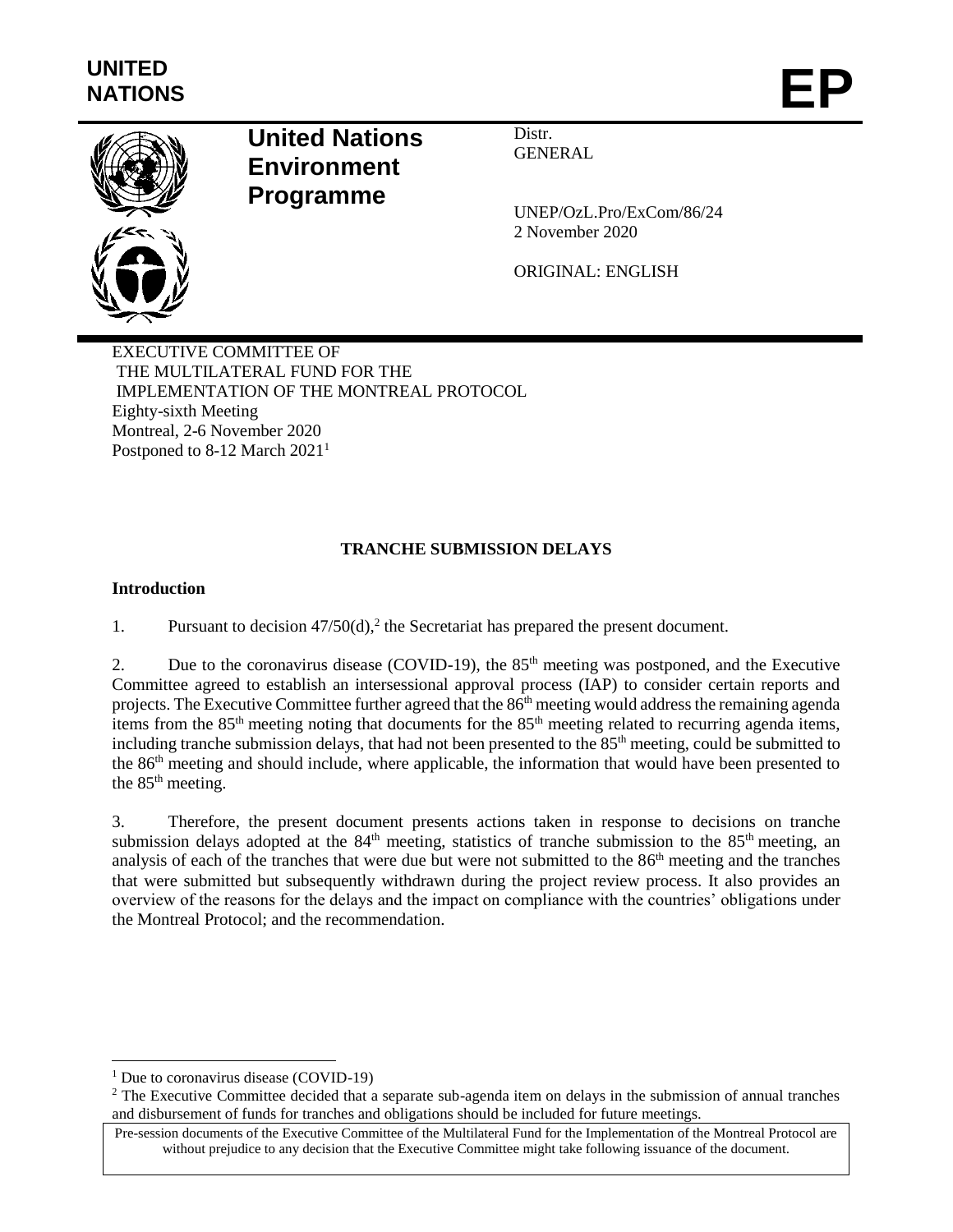## **Follow-up to decisions taken on tranche submission delays at the 84th meeting and statistics of tranche submission to the 85th meeting**

4. At the 84<sup>th</sup> meeting,  $10^3$  of the 30 countries that had been scheduled to submit tranche requests, had not done so on time, representing a non-submission rate of 33 per cent. Subsequently, the Executive Committee *inter alia* requested the Secretariat to send letters to the relevant Governments regarding the decisions on tranche submission delays contained in Annex IX of the report of the  $84<sup>th</sup>$  meeting (decision 84/45(b)).

5. Pursuant to decision 84/45(b), the Secretariat sent letters to the Governments of seven Article 5 countries to urge the submission of the next tranche of their HCFC phase-out management plans (HPMPs) to the 85th meeting. As a result, the Governments of Guinea, Peru and Senegal submitted respective tranches of their HPMPs to the 85<sup>th</sup> meeting. However, the Governments of the Philippines, Saint Vincent and the Grenadines, Saudi Arabia and South Sudan did not submit their tranche requests.

6. At the  $85<sup>th</sup>$  meeting, 30 of the 78 countries that had been scheduled to submit tranche requests, has not done so on time, representing a non-submission rate of 38 per cent. In addition, one tranche of stage I of the HPMP for one country (Honduras) was submitted to the  $85<sup>th</sup>$  meeting, but subsequently withdrawn by relevant implementing agencies during the project review process.

## **Analysis of tranches not submitted to the 86 th meeting**

7. Forty-seven activities associated with tranches of HPMPs for 37 countries, at a total value of US \$18,842,614 (including agency support costs), due for submission to the 86<sup>th</sup> meeting were not submitted, as shown in Annex I to the present document.<sup>4</sup>

8. In addition, two tranches of stage I of the HPMPs for two countries (Algeria and Mozambique) amounting to US \$231,798 (including agency support costs), were submitted to the 86<sup>th</sup> meeting, but subsequently withdrawn by relevant implementing agencies during the project review process. These tranches are also included in Annex I.

# **Reason for delays and impact on compliance**

l

9. The reasons for delays in the submission of tranches of HPMPs include: disbursement below the 20 per cent threshold of approved funds for the previous tranche (26); constraints imposed by the COVID-19 pandemic (23); Government decisions, and/or endorsements, and/or changes in the national ozone unit, and/or structural change (20); sufficient funds from previous tranche approved (14); internal or external difficulties (12); signing of agreements or contracts (8); lack of verification report (6); submission of progress and financial reports (3); implementing agency delays (3); enterprise difficulties (1); approvals conditions (1); lead agency not ready for submission (1); unstable political situation (1); and investment component (1).

10. As reported by the relevant bilateral and implementing agencies, delays in the submission of tranches that were past due would have no impact, or were unlikely to have an impact, on compliance with the countries' obligations under the Montreal Protocol. All outstanding tranches are expected to be submitted to the 87<sup>th</sup> meeting, except for Barbados, Dominica, Grenada, Haiti, Kuwait, Suriname and Thailand, which may be submitted to the 88<sup>th</sup> meeting.

<sup>&</sup>lt;sup>3</sup> Excluding one country (the Bolivarian Republic of Venezuela), whose tranche request was submitted to the 84<sup>th</sup> meeting but was subsequently withdrawn.

<sup>&</sup>lt;sup>4</sup> For comparison, at the 84<sup>th</sup> meeting, 14 tranches for 10 countries that were due were not submitted.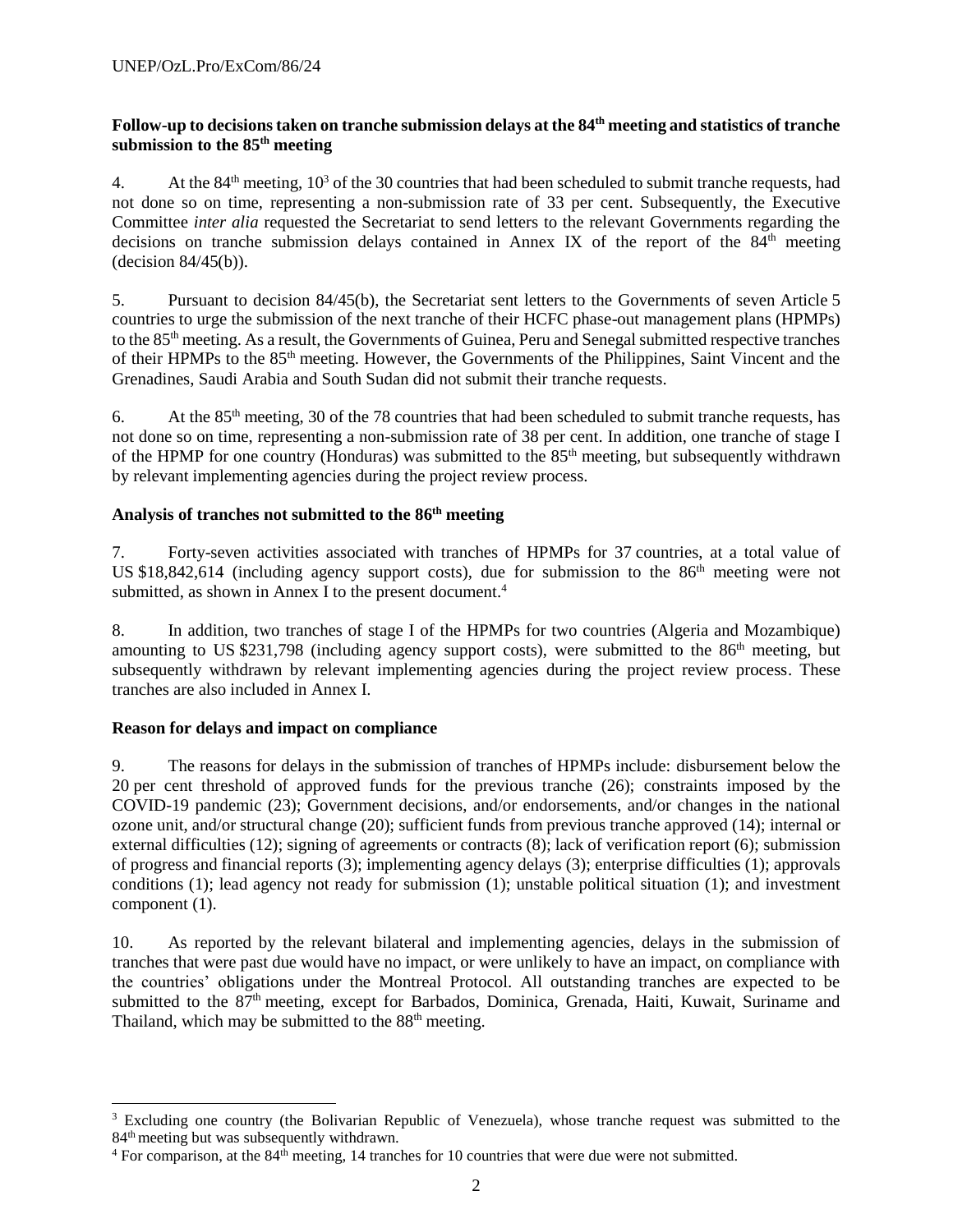#### **Recommendation**

- 11. The Executive Committee may wish:
	- (a) To note:
		- (i) The report on tranche submission delays contained in document UNEP/OzL.Pro/ExCom/86/24;
		- (ii) The information on tranche submission delays under HCFC phase-out management plans (HPMPs) submitted by the Governments of Italy, Japan, and UNDP, UNEP, UNIDO and the World Bank;
		- (iii) That 42 out of 89 activities (29 out of 66 countries) related to tranches of HPMPs due for submission at the 86<sup>th</sup> meeting had been submitted on time;
		- (iv) That relevant bilateral and implementing agencies had indicated that the late submission of the tranches of HPMPs due for submission at the second meeting of 2020 would have no impact, or was unlikely to have an impact, on compliance with the Montreal Protocol, and that there was no indication that any of the countries concerned were in non-compliance with the Montreal Protocol control measures; and
	- (b) To request the Secretariat to send letters to the relevant Governments regarding the decisions on tranche submission delays contained in Annex I to the present report.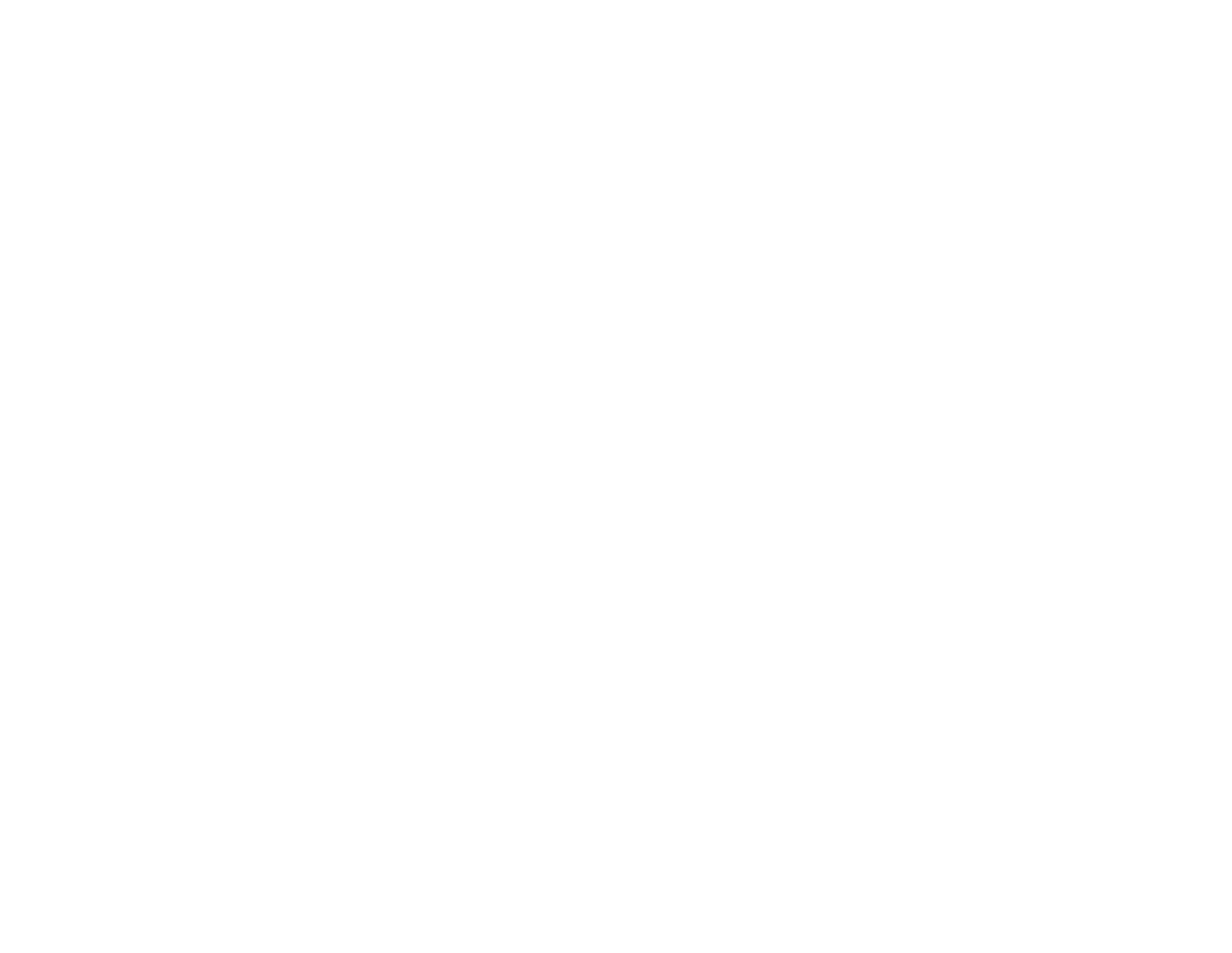# **Annex I**

### **TRANCHES NOT SUBMITTED TO THE 86 TH MEETING**

| Country                      | <b>Agency</b> | <b>Tranche</b>   | Amount (with              | Reason for delay/withdrawal                                                                                                                                          | <b>Recommendations</b>                                                                                                                                                                                                                                                                                                                                                                                                                                                                                                                                                                                                                               |
|------------------------------|---------------|------------------|---------------------------|----------------------------------------------------------------------------------------------------------------------------------------------------------------------|------------------------------------------------------------------------------------------------------------------------------------------------------------------------------------------------------------------------------------------------------------------------------------------------------------------------------------------------------------------------------------------------------------------------------------------------------------------------------------------------------------------------------------------------------------------------------------------------------------------------------------------------------|
|                              |               |                  | support costs)<br>$(US \$ |                                                                                                                                                                      |                                                                                                                                                                                                                                                                                                                                                                                                                                                                                                                                                                                                                                                      |
| Algeria (Stage I)            | <b>UNIDO</b>  | 2014 and<br>2017 | 197,898                   | Lack of verification report/investment<br>component                                                                                                                  | Noting that the third (2014) and fourth (2017) tranches of stage I of the<br>HPMP submitted to the 86 <sup>th</sup> meeting had been withdrawn, and urging the<br>Government of Algeria to work with UNIDO to expedite implementation<br>of the second (2012) tranche of stage I so that the third and fourth (2014<br>and 2017) tranches could be submitted to $87th$ meeting with a verification<br>report and a revised plan of action to take into account the reallocation of<br>the 2014 and subsequent tranches.                                                                                                                              |
| Bahamas (the)<br>(Stage I)   | <b>UNEP</b>   | 2020             | 35,001                    | COVID-19 pandemic disruption/lack of<br>verification report/sufficient funds from<br>previous tranche approved                                                       | Noting that the mandatory verification on HCFC consumption targets<br>had not been completed and urging the Government of the Bahamas to<br>work with UNEP to complete the verification so that the fourth (2020)<br>tranche of stage I of the HPMP could be submitted to the 87 <sup>th</sup> meeting<br>with a revised plan of action to take into account the reallocation of the<br>2020 tranche.                                                                                                                                                                                                                                                |
| Bahrain (Stage I)            | <b>UNEP</b>   | 2020             | 28,250                    | COVID-19 pandemic disruption/signing<br>of agreement and/or project document/<br>20 per cent disbursement threshold                                                  | Noting the delays in signing the agreement and that the overall<br>disbursement rate of the third (2019) tranche of stage I of the HPMP was<br>below the 20 per cent disbursement threshold, and urging the<br>Government of Bahrain to work with UNEP to expedite the signing of<br>the agreement so that the fourth (2020) tranche of stage I could be<br>submitted to the 87 <sup>th</sup> meeting with a revised plan of action to take into<br>account the reallocation of the 2020 tranche, on the understanding that<br>the 20 per cent disbursement threshold for funding of the previous<br>tranche had been achieved.                      |
| Bangladesh<br>(Stage II)     | <b>UNDP</b>   | 2020             | 2,292,373                 | Government decisions/endorsements/<br>changes in the NOU/structural change/<br>signing of agreement and/or project<br>document/20 per cent disbursement<br>threshold | Noting the delays in signing the agreement and that the overall<br>disbursement rate of the first (2018) tranche of stage II of the HPMP was<br>below the 20 per cent disbursement threshold, and urging the<br>Government of Bangladesh to work with UNDP to expedite the signing<br>of the agreement so that the second (2020) tranche of stage II could be<br>submitted to the 87 <sup>th</sup> meeting with a revised plan of action to take into<br>account the reallocation of the 2020 and subsequent tranches, on the<br>understanding that the 20 per cent disbursement threshold for funding of<br>the previous tranche had been achieved. |
| <b>Barbados</b><br>(Stage I) | <b>UNEP</b>   | 2020             | 31,640                    | COVID-19 pandemic disruption/lack of<br>verification report/sufficient funds from<br>previous tranche approved/20 per cent<br>disbursement threshold                 | Noting that the mandatory verification on HCFC consumption targets<br>had not been completed and that the overall disbursement rate of the<br>third (2018) tranche of stage I of the HPMP was below the 20 per cent<br>disbursement threshold, and urging the Government of Barbados to work                                                                                                                                                                                                                                                                                                                                                         |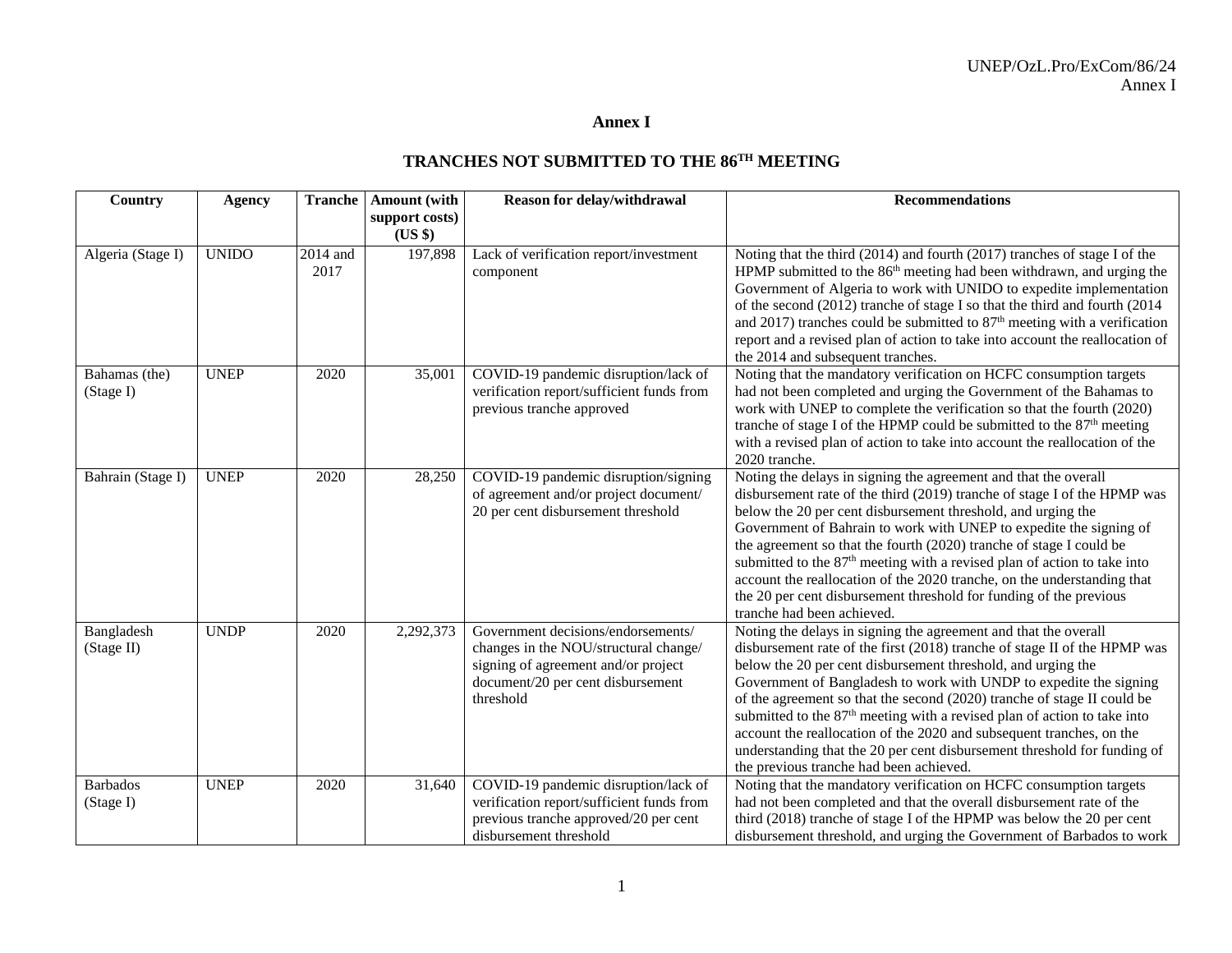| Country                                | <b>Agency</b> |      | <b>Tranche</b>   Amount (with | Reason for delay/withdrawal                                                                                                      | <b>Recommendations</b>                                                                                                                                                                                                                                                                                                                                                                                                                                                                                                                                                                         |
|----------------------------------------|---------------|------|-------------------------------|----------------------------------------------------------------------------------------------------------------------------------|------------------------------------------------------------------------------------------------------------------------------------------------------------------------------------------------------------------------------------------------------------------------------------------------------------------------------------------------------------------------------------------------------------------------------------------------------------------------------------------------------------------------------------------------------------------------------------------------|
|                                        |               |      | support costs)<br>(US \$)     |                                                                                                                                  |                                                                                                                                                                                                                                                                                                                                                                                                                                                                                                                                                                                                |
|                                        |               |      |                               |                                                                                                                                  | with UNEP to complete the verification so that the fourth (2020) tranche<br>of stage I could be submitted to the 88 <sup>th</sup> meeting with a revised plan of<br>action to take into account the reallocation of the 2020 tranche, on the<br>understanding that the 20 per cent disbursement threshold for funding of<br>the previous tranche had been achieved.                                                                                                                                                                                                                            |
| Belize (Stage I)                       | <b>UNEP</b>   | 2020 | 42,375                        | Government decisions/endorsements/<br>changes in the NOU/structural<br>change/lack of verification report                        | Noting the delays due to structural changes within the Government and<br>the national ozone unit (NOU) and the mandatory verification on HCFC<br>consumption targets had not been completed, and urging the Government<br>of Belize to work with UNEP to complete the verification so that the<br>third (2020) tranche of stage I of the HPMP could be submitted to the<br>87 <sup>th</sup> meeting with a revised plan of action to take into account the<br>reallocation of the 2020 tranche.                                                                                                |
| Benin (Stage I)                        | <b>UNEP</b>   | 2020 | 67,800                        | COVID-19 pandemic disruption                                                                                                     | Noting the delays due to the COVID-19 pandemic, and urging the<br>Government of Benin to work with UNEP so that the fifth (2020) tranche<br>of stage I of the HPMP could be submitted to the 87 <sup>th</sup> meeting with a<br>revised plan of action to take into account the reallocation of the 2020<br>tranche.                                                                                                                                                                                                                                                                           |
| Bosnia and<br>Herzegovina<br>(Stage I) | <b>UNIDO</b>  | 2020 | 32,100                        | COVID-19 pandemic disruption/internal<br>or external difficulties/20 per cent<br>disbursement threshold                          | Noting the delays due to the COVID-19 pandemic, and that the overall<br>disbursement rate of the fourth (2018) tranche of stage I of the HPMP<br>was below the 20 per cent disbursement threshold, and urging the<br>Government of Bosnia and Herzegovina to work with UNIDO so that the<br>fifth (2020) tranche of stage I could be submitted to the $87th$ meeting with<br>a revised plan of action to take into account the reallocation of the 2020<br>tranche, on the understanding that the 20 per cent disbursement threshold<br>for funding of the previous tranche had been achieved. |
| Burundi (Stage I)                      | <b>UNEP</b>   | 2020 | 37,516                        | Government decisions/endorsements/<br>changes in the NOU/structural<br>change/sufficient funds from previous<br>tranche approved | Noting the delays due to structural changes within the Government and<br>the NOU, and urging the Government of Burundi to work with UNEP so<br>that the fourth (2020) tranche of stage I of the HPMP could be submitted<br>to the 87 <sup>th</sup> meeting with a revised plan of action to take into account the<br>reallocation of the 2020 tranche.                                                                                                                                                                                                                                         |
| Chad (Stage I)                         | <b>UNEP</b>   | 2020 | 73,450                        | Sufficient funds from previous tranche<br>approved/internal or external difficulties                                             | Nothing the delays due to banking issues to receive payments and urging<br>the Government of Chad to work with UNEP so that the fifth (2020)<br>tranche of stage I of the HPMP could be submitted to the 87 <sup>th</sup> meeting<br>with a revised plan of action to take into account the reallocation of the<br>2020 tranche.                                                                                                                                                                                                                                                               |
| Comoros (the)<br>(Stage I)             | <b>UNEP</b>   | 2020 | 18,080                        | COVID-19 pandemic disruption                                                                                                     | Noting the delays due to constraints imposed by the COVID-19<br>pandemic, and urging the Government of the Comoros to work with<br>UNEP so that the fifth (2020) tranche of stage I of the HPMP could be                                                                                                                                                                                                                                                                                                                                                                                       |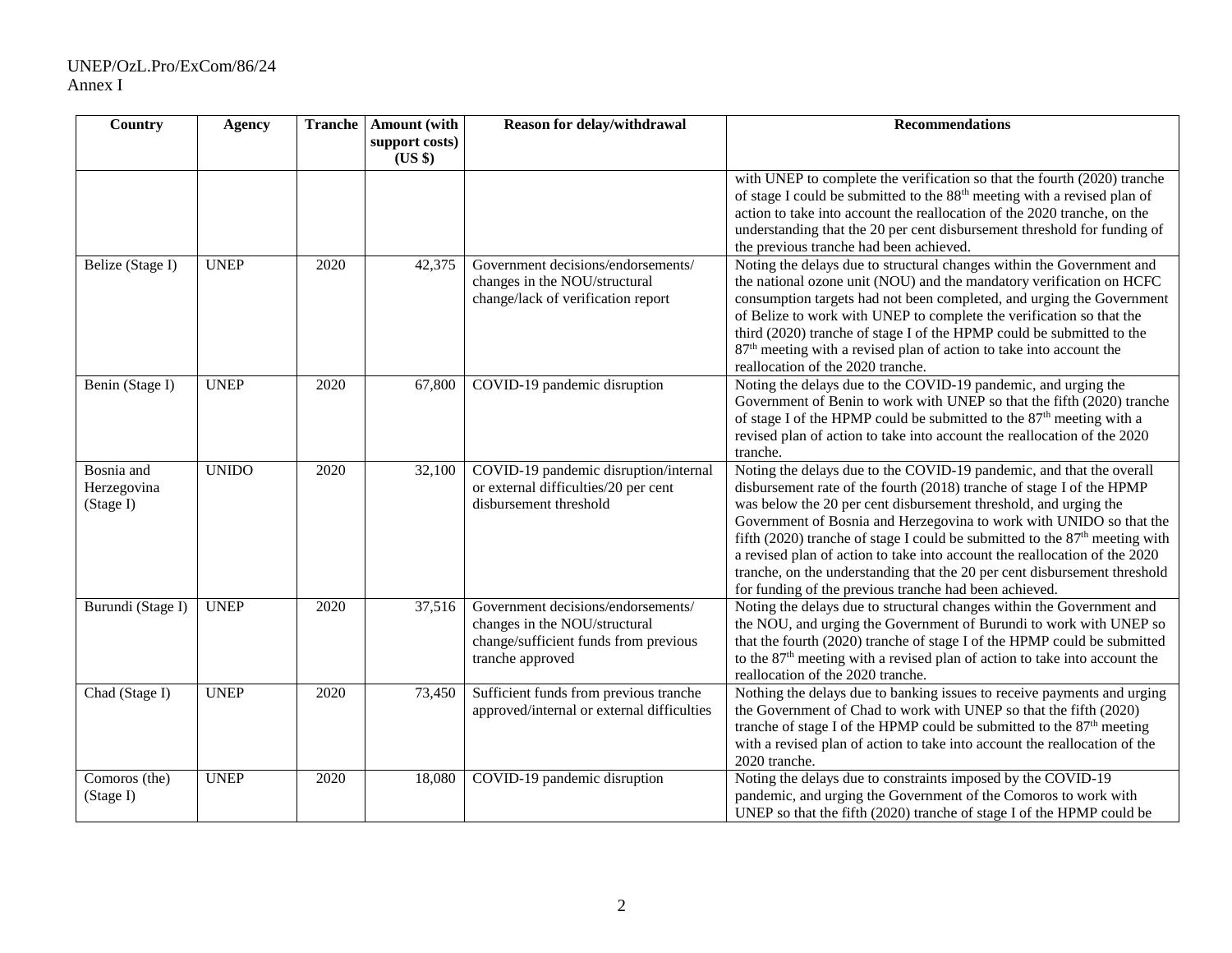| Country                        | <b>Agency</b> | <b>Tranche</b> | Amount (with              | Reason for delay/withdrawal                                                                                                                                                                                                                                                                  | <b>Recommendations</b>                                                                                                                                                                                                                                                                                                                                                                                                                                                                                                                                                                                                                                                                                                               |
|--------------------------------|---------------|----------------|---------------------------|----------------------------------------------------------------------------------------------------------------------------------------------------------------------------------------------------------------------------------------------------------------------------------------------|--------------------------------------------------------------------------------------------------------------------------------------------------------------------------------------------------------------------------------------------------------------------------------------------------------------------------------------------------------------------------------------------------------------------------------------------------------------------------------------------------------------------------------------------------------------------------------------------------------------------------------------------------------------------------------------------------------------------------------------|
|                                |               |                | support costs)<br>(US \$) |                                                                                                                                                                                                                                                                                              |                                                                                                                                                                                                                                                                                                                                                                                                                                                                                                                                                                                                                                                                                                                                      |
|                                |               |                |                           |                                                                                                                                                                                                                                                                                              | submitted to the 87 <sup>th</sup> meeting with a revised plan of action to take into                                                                                                                                                                                                                                                                                                                                                                                                                                                                                                                                                                                                                                                 |
|                                |               |                |                           |                                                                                                                                                                                                                                                                                              | account the reallocation of the 2020 tranche.                                                                                                                                                                                                                                                                                                                                                                                                                                                                                                                                                                                                                                                                                        |
| Congo (the)<br>(Stage I)       | <b>UNEP</b>   | 2020           | 39,550                    | Government decisions/endorsements/<br>changes in the NOU/structural change/<br>sufficient funds from previous tranche<br>approved/signing of agreement and/or<br>project document/COVID-19 pandemic                                                                                          | Noting the delays in the Government endorsement of the project<br>document and signing of the agreement, and urging the Government of<br>the Congo to work with UNEP to expedite the signing of the agreement<br>so that the fifth (2020) tranche of stage I of the HPMP could be<br>submitted to the 87 <sup>th</sup> meeting with a revised plan of action to take into                                                                                                                                                                                                                                                                                                                                                            |
|                                |               |                |                           | disruption                                                                                                                                                                                                                                                                                   | account the reallocation of the 2020 tranche.                                                                                                                                                                                                                                                                                                                                                                                                                                                                                                                                                                                                                                                                                        |
| Djibouti (Stage I)             | <b>UNEP</b>   | 2020           | 23,730                    | Government decisions/endorsements/<br>changes in the NOU/structural change/<br>sufficient funds from previous tranche<br>approved/signing of agreement and/or<br>project document/COVID-19 pandemic<br>disruption                                                                            | Noting the delays in the Government endorsement of the project<br>document and signing of the agreement, and urging the Government of<br>Djibouti to work with UNEP to expedite the signing of the agreement so<br>that the fourth (2020) tranche of stage I of the HPMP could be submitted<br>to the 87 <sup>th</sup> meeting with a revised plan of action to take into account the<br>reallocation of the 2020 tranche.                                                                                                                                                                                                                                                                                                           |
| Dominica<br>(Stage I)          | <b>UNEP</b>   | 2020           | 18,588                    | Government decisions/endorsements/<br>changes in the NOU/structural change/<br>sufficient funds from previous tranche<br>approved/submission of progress and<br>financial reports/internal or external<br>difficulties/COVID-19 pandemic<br>disruption/20 per cent disbursement<br>threshold | Noting the delays due to structural changes within the Government and<br>the NOU, the non-submission of the progress and financial reports, and<br>that the overall disbursement rate of the second (2019) tranche of stage I<br>of the HPMP was below the 20 per cent threshold and urging the<br>Government of Dominica to submit the required progress and financial<br>reports and to work with UNEP so that the third (2020) tranche of stage I<br>could be submitted to the 88 <sup>th</sup> meeting with a revised plan of action to<br>take into account the reallocation of the 2020 tranche, on the<br>understanding that the 20 per cent disbursement threshold for funding of<br>the previous tranche had been achieved. |
| Equatorial<br>Guinea (Stage I) | <b>UNEP</b>   | 2020           | 33,900                    | COVID-19 pandemic disruption                                                                                                                                                                                                                                                                 | Noting the delays due to constraints imposed by the COVID-19<br>pandemic, and urging the Government of Equatorial Guinea to work with<br>UNEP so that the fourth (2020) tranche of stage I of the HPMP could be<br>submitted to the 87 <sup>th</sup> meeting with a revised plan of action to take into<br>account the reallocation of the 2020 tranche.                                                                                                                                                                                                                                                                                                                                                                             |
| Gabon (Stage I)                | <b>UNEP</b>   | 2020           | 61,020                    | Government decisions/endorsements/<br>changes in the NOU/structural change                                                                                                                                                                                                                   | Noting the delays due to structural changes within the Government and<br>the NOU, and urging the Government of Gabon to work with UNEP so<br>that the fifth (2020) tranche of stage I of the HPMP could be submitted to<br>the 87 <sup>th</sup> meeting with a revised plan of action to take into account the<br>reallocation of the 2020 tranche.                                                                                                                                                                                                                                                                                                                                                                                  |
| Grenada (Stage I)              | <b>UNEP</b>   | 2020           | 23,730                    | Government decisions/endorsements/<br>changes in the NOU/structural change/<br>COVID-19 pandemic disruption/lack of<br>verification report/sufficient funds from                                                                                                                             | Noting the delays due to structural changes within the Government and<br>the NOU, that the mandatory verification on HCFC consumption targets<br>had not been completed and that the overall disbursement rate of the<br>second (2016) tranche of stage I of the HPMP was below the 20 per cent<br>disbursement threshold, and urging the Government of Grenada to work                                                                                                                                                                                                                                                                                                                                                              |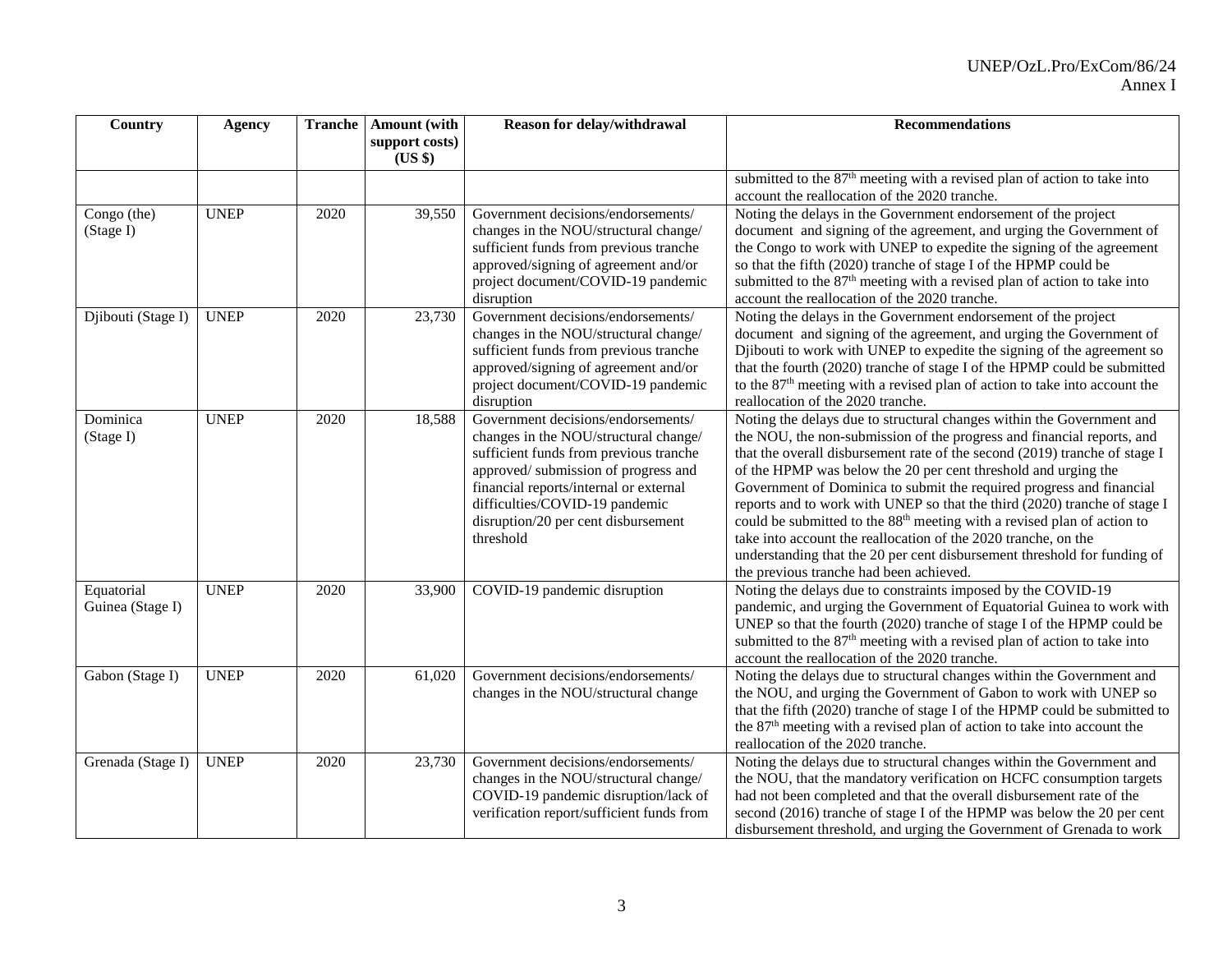| Country                 | <b>Agency</b> |      | <b>Tranche</b>   Amount (with<br>support costs)<br>(US \$) | Reason for delay/withdrawal                                                                                                                                                       | <b>Recommendations</b>                                                                                                                                                                                                                                                                                                                                                                                                                                                                                                                                                                                                                                  |
|-------------------------|---------------|------|------------------------------------------------------------|-----------------------------------------------------------------------------------------------------------------------------------------------------------------------------------|---------------------------------------------------------------------------------------------------------------------------------------------------------------------------------------------------------------------------------------------------------------------------------------------------------------------------------------------------------------------------------------------------------------------------------------------------------------------------------------------------------------------------------------------------------------------------------------------------------------------------------------------------------|
|                         |               |      |                                                            | previous tranche approved/20 per cent<br>disbursement threshold                                                                                                                   | with UNEP to complete the verification so that the third (2020) tranche<br>of stage I of the HPMP could be submitted to the 88 <sup>th</sup> meeting with a<br>revised plan of action to take into account the reallocation of the 2020<br>tranche, on the understanding that the 20 per cent disbursement threshold<br>for funding of the previous tranche had been achieved.                                                                                                                                                                                                                                                                          |
| Haiti (Stage I)         | <b>UNEP</b>   | 2018 | 95,916                                                     | Government decisions/endorsements/<br>changes in the NOU/structural change/<br>sufficient funds from previous tranche<br>approved/20 per cent disbursement<br>threshold           | Noting the delays due to structural changes within the Government and<br>the NOU and that the overall disbursement rate of the second (2014)<br>tranche of stage I of the HPMP was below the 20 per cent disbursement<br>threshold, and urging the Government of Haiti to work with UNEP so<br>that the third (2018) tranche of stage I could be submitted to the<br>88 <sup>th</sup> meeting with a revised plan of action to take into account the<br>reallocation of the 2018 and subsequent tranches, on the understanding<br>that the 20 per cent disbursement threshold for funding of the previous<br>tranche had been achieved.                 |
| Kuwait (Stage I)        | <b>UNEP</b>   | 2020 | 480,303                                                    | COVID-19 pandemic disruption/<br>signing of agreement and/or project<br>document/20 per cent disbursement<br>threshold                                                            | Noting the delays in signing the agreement and that the overall<br>disbursement rate of the third (2019) tranche of stage I of the HPMP was<br>below the 20 per cent disbursement threshold, and urging the<br>Government of Kuwait to work with UNEP to expedite the signing of the<br>agreement, and with UNEP and UNIDO so that the fourth (2020) tranche<br>of stage I could be submitted to the 88 <sup>th</sup> meeting with a revised plan of<br>action to take into account the reallocation of the 2020 tranche, on the<br>understanding that the 20 per cent disbursement threshold for funding of<br>the previous tranche had been achieved. |
|                         | <b>UNIDO</b>  | 2020 | 984,400                                                    | COVID-19 pandemic disruption/<br>internal or external difficulties/20 per<br>cent disbursement threshold                                                                          |                                                                                                                                                                                                                                                                                                                                                                                                                                                                                                                                                                                                                                                         |
| Mali (Stage I)          | <b>UNDP</b>   | 2020 | 30,100                                                     | COVID-19 pandemic disruption/<br>internal or external difficulties                                                                                                                | Noting the delays in signing the agreement due to instability in the<br>country, and urging the Government of Mali to work with UNEP to                                                                                                                                                                                                                                                                                                                                                                                                                                                                                                                 |
|                         | <b>UNEP</b>   | 2020 | 31,640                                                     | Government decisions/endorsements/<br>changes in the NOU/structural change/<br>sufficient funds from previous tranche<br>approved/signing of agreement and/or<br>project document | expedite the signing of the agreement, and with UNDP and UNEP so that<br>the fifth (2020) tranche could be submitted to the $87th$ meeting with a<br>revised plan of action to take into account the reallocation of the 2020<br>tranche.                                                                                                                                                                                                                                                                                                                                                                                                               |
| Mauritania<br>(Stage I) | <b>UNDP</b>   | 2020 | 53,500                                                     | Implementing agency delays/20 per<br>cent disbursement threshold                                                                                                                  | Noting the delays in the Government endorsement of the project<br>document and signing of the agreement, and urging the Government of                                                                                                                                                                                                                                                                                                                                                                                                                                                                                                                   |
|                         | <b>UNEP</b>   | 2020 | 28,250                                                     | Government decisions/endorsements/<br>changes in the NOU/structural change/<br>signing of agreement and/or project<br>document/COVID-19 pandemic<br>disruption                    | Mauritania to work with UNEP to expedite the signing of the agreement,<br>and with UNDP and UNEP so that the second (2020) tranche of stage I<br>of the HPMP could be submitted to the 87 <sup>th</sup> meeting with a revised plan<br>of action to take into account the reallocation of the 2020 and subsequent<br>tranches.                                                                                                                                                                                                                                                                                                                          |
| Mexico<br>(Stage II)    | <b>UNEP</b>   | 2020 | 45,200                                                     | Government decisions/endorsements/<br>changes in the NOU/structural change/                                                                                                       | Noting the delays due to structural changes within the Government and<br>the NOU and that the overall disbursement rate of the third (2018)                                                                                                                                                                                                                                                                                                                                                                                                                                                                                                             |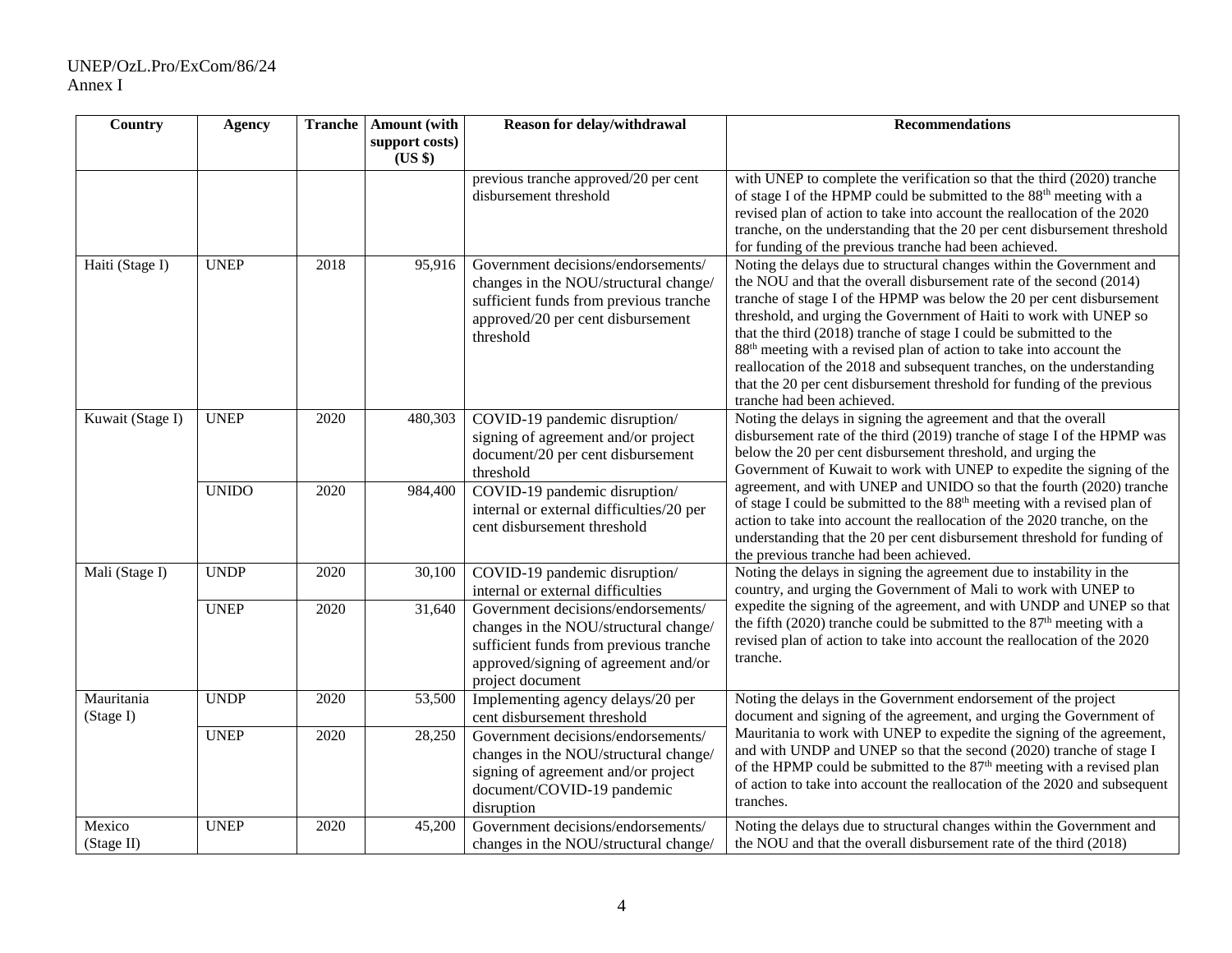| Country                  | <b>Agency</b>        | <b>Tranche</b> | <b>Amount</b> (with<br>support costs)<br>(US \$) | Reason for delay/withdrawal                                                                                                                                                           | <b>Recommendations</b>                                                                                                                                                                                                                                                                                                                                                                                                                                                                                                                                                                                                                                                                                               |
|--------------------------|----------------------|----------------|--------------------------------------------------|---------------------------------------------------------------------------------------------------------------------------------------------------------------------------------------|----------------------------------------------------------------------------------------------------------------------------------------------------------------------------------------------------------------------------------------------------------------------------------------------------------------------------------------------------------------------------------------------------------------------------------------------------------------------------------------------------------------------------------------------------------------------------------------------------------------------------------------------------------------------------------------------------------------------|
|                          | <b>UNIDO</b>         | 2020           | 1,725,215                                        | COVID-19 pandemic disruption/<br>investment component<br>Government decisions/endorsements/<br>changes in the NOU/structural change/<br>20 per cent disbursement threshold            | tranche of stage II of the HPMP was below the 20 per cent disbursement<br>threshold, and urging the Government of Mexico to work with UNEP<br>and UNIDO so that the fourth (2020) tranche of stage II could be<br>submitted to the 87 <sup>th</sup> meeting with a revised plan of action to take into<br>account the reallocation of the 2020 and subsequent tranches, on the<br>understanding that the 20 per cent disbursement threshold for funding of<br>the previous tranche had been achieved.                                                                                                                                                                                                                |
| Mozambique<br>(Stage I)  | <b>UNEP</b>          | 2020           | 33,900                                           | 20 per cent disbursement threshold                                                                                                                                                    | Noting that the fifth (2020) tranche of stage I of the HPMP submitted to<br>the 86 <sup>th</sup> meeting had been withdrawn because the overall disbursement<br>rate of the third (2016) and fourth (2018) tranches was below the<br>20 per cent threshold, and urging the Government of Mozambique to<br>work with UNEP to expedite implementation of the third (2016) and<br>fourth (2018) tranches of stage I so that the fifth (2020) tranche could be<br>submitted to the 87 <sup>th</sup> meeting, on the understanding that the 20 per cent<br>disbursement threshold for funding of the previous tranche had been<br>achieved.                                                                               |
| Niger (the)<br>(Stage I) | <b>UNEP</b>          | 2020           | 56,500                                           | Sufficient funds from previous tranche<br>approved/internal or external<br>difficulties/20 per cent disbursement<br>threshold                                                         | Noting that the overall disbursement rate of the second (2019) tranche of<br>stage I of the HPMP was below the 20 per cent disbursement threshold,<br>and urging the Government of the Niger to work with UNEP and<br>UNIDO so that the third (2020) tranche of stage I could be submitted to                                                                                                                                                                                                                                                                                                                                                                                                                        |
|                          | <b>UNIDO</b>         | 2020           | 21,400                                           | Government decisions/endorsements/<br>changes in the NOU/structural change/<br>20 per cent disbursement threshold                                                                     | the 87 <sup>th</sup> meeting with a revised plan of action to take into account the<br>reallocation of the 2020 tranche, on the understanding that the 20 per<br>cent disbursement threshold for funding of the previous tranche had been<br>achieved.                                                                                                                                                                                                                                                                                                                                                                                                                                                               |
| Nigeria (Stage II)       | Italy<br><b>UNDP</b> | 2020<br>2020   | 264,840<br>1,498,000                             | Government decisions/endorsements/<br>changes in the NOU/structural change/<br>internal or external difficulties/<br>implementing agency delays/20 per<br>cent disbursement threshold | Noting the delay due to lengthy process for completion and endorsement<br>by stakeholders of the stage II project document and that the overall<br>disbursement rate of the first (2018) tranche of stage II of the HPMP was<br>below the 20 per cent disbursement threshold, and urging the<br>Government of Nigeria to work with the Government of Italy and UNDP<br>so that the second (2020) tranche of stage II could be submitted to the<br>87 <sup>th</sup> meeting with a revised plan of action to take into account the<br>reallocation of the 2020 and subsequent tranches, on the understanding<br>that the 20 per cent disbursement threshold for funding of the previous<br>tranche had been achieved. |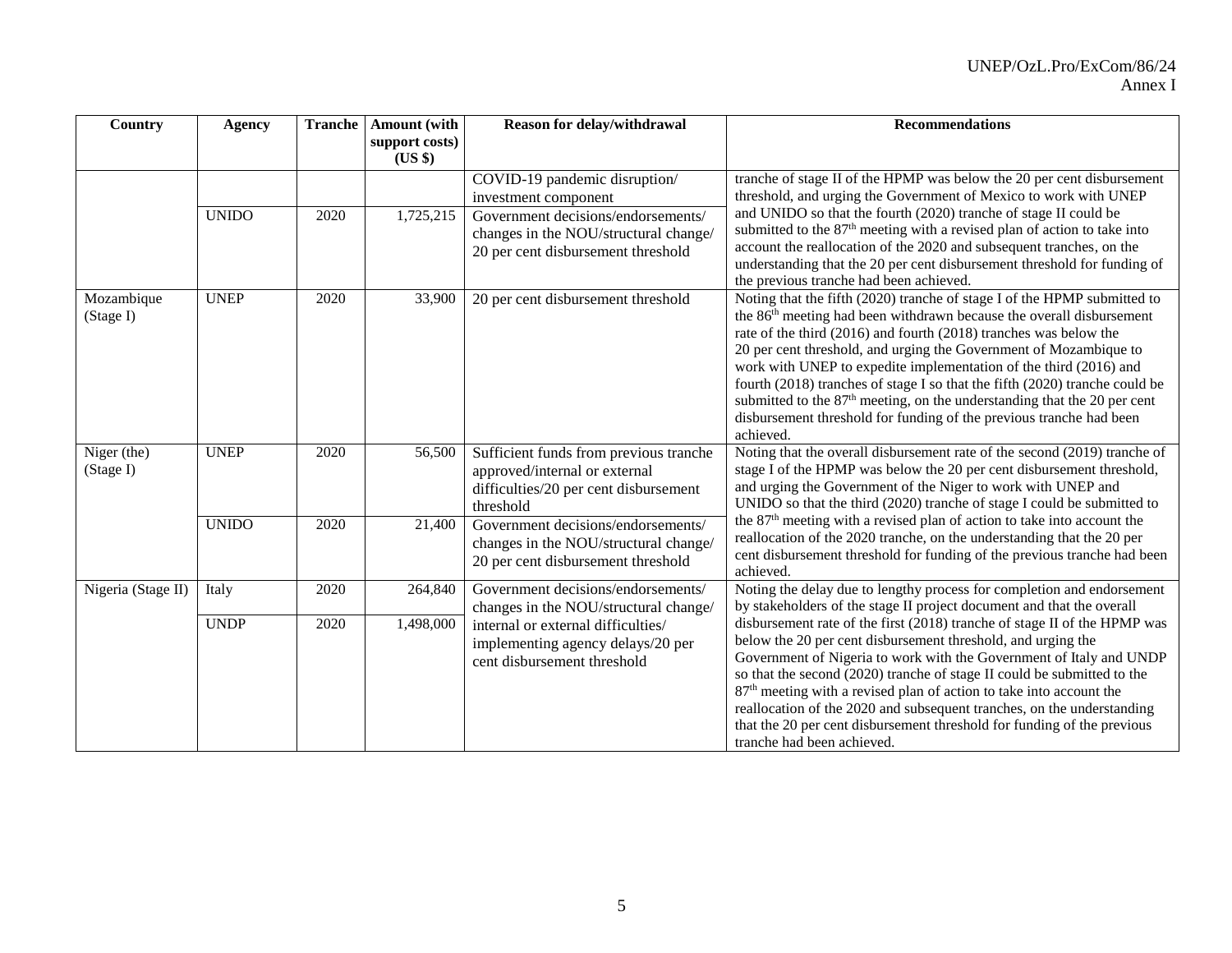# UNEP/OzL.Pro/ExCom/86/24 Annex I

| Country                            | <b>Agency</b> | <b>Tranche</b> | Amount (with<br>support costs)<br>(US \$) | Reason for delay/withdrawal                                                                                                                                                                                                            | <b>Recommendations</b>                                                                                                                                                                                                                                                                                                                                                                                                                                                                                                                                                                                                                                                                                                                                                                                                       |
|------------------------------------|---------------|----------------|-------------------------------------------|----------------------------------------------------------------------------------------------------------------------------------------------------------------------------------------------------------------------------------------|------------------------------------------------------------------------------------------------------------------------------------------------------------------------------------------------------------------------------------------------------------------------------------------------------------------------------------------------------------------------------------------------------------------------------------------------------------------------------------------------------------------------------------------------------------------------------------------------------------------------------------------------------------------------------------------------------------------------------------------------------------------------------------------------------------------------------|
| Pakistan (Stage II)                | <b>UNEP</b>   | 2020           | 116,378                                   | COVID-19 pandemic disruption/20 per<br>cent disbursement threshold                                                                                                                                                                     | Noting that the overall disbursement rate of the third (2019) tranche of<br>stage II of the HPMP was below the 20 per cent disbursement threshold,                                                                                                                                                                                                                                                                                                                                                                                                                                                                                                                                                                                                                                                                           |
|                                    | <b>UNIDO</b>  | 2020           | 477,990                                   | Government decisions/endorsements/<br>changes in the NOU/structural change/<br>enterprise delays/internal or external<br>difficulties/20 per cent disbursement<br>threshold                                                            | and urging the Government of Pakistan to work with UNEP and UNIDO<br>so that the fourth (2020) tranche of stage II could be submitted to the<br>$87th$ meeting with a revised plan of action to take into account the<br>reallocation of the 2020 tranche, on the understanding that the 20 per<br>cent disbursement threshold for funding of the previous tranche had been<br>achieved.                                                                                                                                                                                                                                                                                                                                                                                                                                     |
| Papua New<br>Guinea (Stage I)      | Germany       | 2020           | 149,812                                   | Not provided                                                                                                                                                                                                                           | Noting the delays in implementing the third (2016) tranche of stage I of<br>the HPMP, and urging the Government of Papua New Guinea to work<br>with the Government of Germany so that the fourth (2020) tranche of<br>stage I could be submitted to the 87 <sup>th</sup> meeting with a revised plan of<br>action to take into account the reallocation of the 2020 and subsequent<br>tranches.                                                                                                                                                                                                                                                                                                                                                                                                                              |
| Philippines (the)<br>(Stage II)    | <b>UNIDO</b>  | 2019           | 1,551,531                                 | Internal or external difficulties/20 per<br>cent disbursement threshold                                                                                                                                                                | Noting that the overall disbursement rate of the first (2017) tranche of<br>stage II of the HPMP was below the 20 per cent disbursement threshold,<br>and urging the Government of the Philippines to work with UNIDO so<br>that the second (2019) tranche of stage II could be submitted to the<br>87 <sup>th</sup> meeting with a revised plan of action to take into account the<br>reallocation of the 2019 and subsequent tranches, on the understanding<br>that the 20 per cent disbursement threshold for funding of the previous<br>tranche had been achieved.                                                                                                                                                                                                                                                       |
| Saint Kitts and<br>Nevis (Stage I) | <b>UNEP</b>   | 2020           | 19,097                                    | COVID-19 pandemic disruption/lack<br>of verification report/sufficient funds<br>from previous tranche approved/<br>submission of progress and financial<br>reports/20 per cent disbursement<br>threshold                               | Noting the delays due to the non-submission of the progress and<br>financial reports, that the mandatory verification on HCFC consumption<br>targets had not been completed, and that the overall disbursement rate of<br>the second (2015) tranche of stage I of the HPMP was below the<br>20 per cent disbursement threshold and urging the Government of Saint<br>Kitts and Nevis to submit the required progress and financial reports and<br>to work with UNEP to complete the verification so that the third (2020)<br>tranche of stage I could be submitted to the 87 <sup>th</sup> meeting with a revised<br>plan of action to take into account the reallocation of the 2020 tranche,<br>on the understanding that the 20 per cent disbursement threshold for<br>funding of the previous tranche had been achieved. |
| Saint Lucia<br>(Stage I)           | <b>UNEP</b>   | 2020           | 23,730                                    | Government decisions/endorsements/<br>changes in the NOU/structural change/<br>COVID-19 pandemic disruption/lack<br>of verification report/sufficient funds<br>from previous tranche approved/<br>submission of progress and financial | Noting the delays due to the non-submission of the progress and<br>financial reports, that the mandatory verification on HCFC consumption<br>targets had not been completed, and that the overall disbursement rate of<br>the fourth (2018) tranche of stage I of the HPMP was below the<br>20 per cent disbursement threshold and urging the Government of Saint<br>Lucia to submit the required progress and financial reports and to work                                                                                                                                                                                                                                                                                                                                                                                 |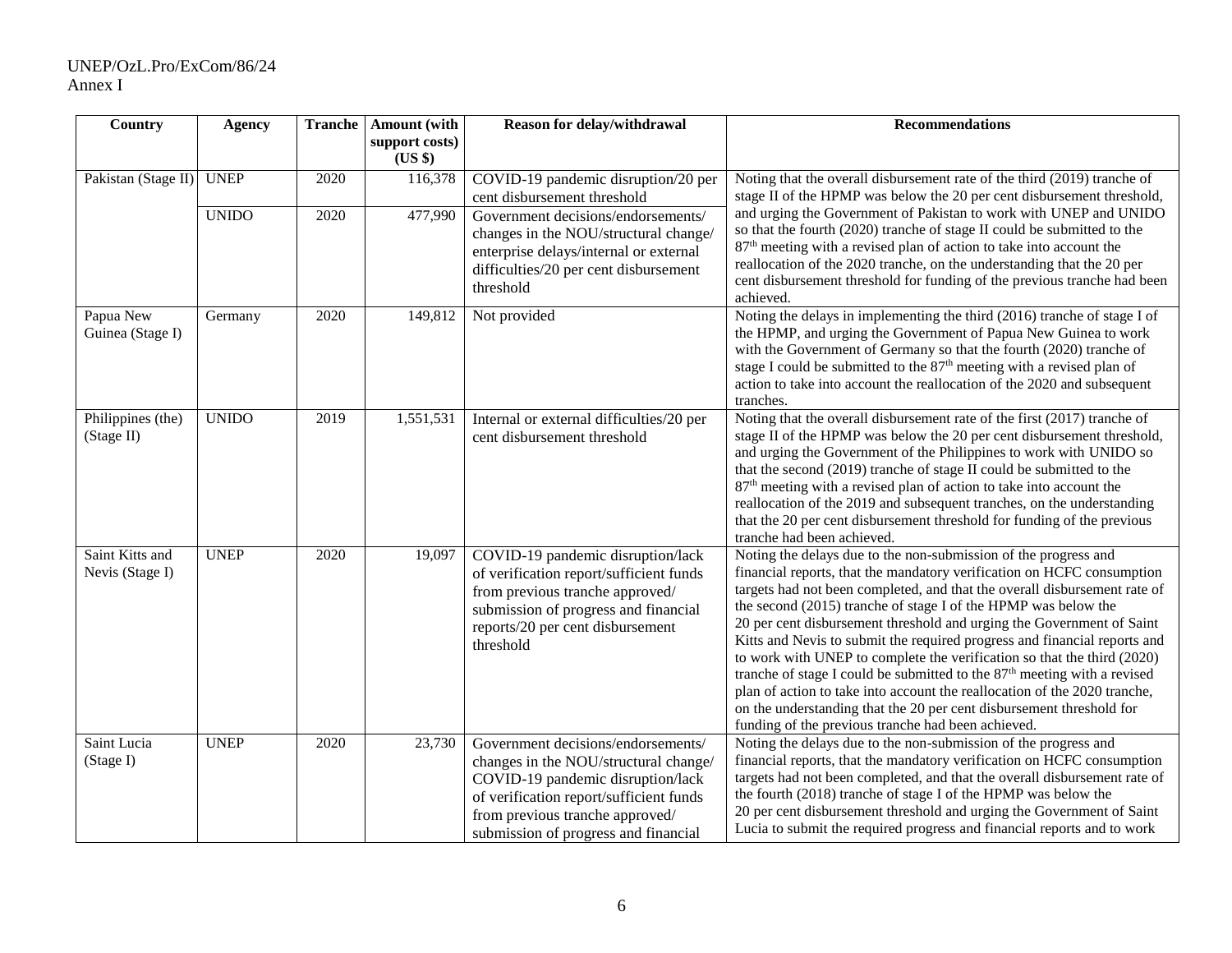| Country                   | <b>Agency</b> | <b>Tranche</b> | <b>Amount</b> (with<br>support costs)<br>(US \$) | Reason for delay/withdrawal                                                                                               | <b>Recommendations</b>                                                                                                                                                                                                                                                                                                                                                                                                                                                                                                                                                                                                      |
|---------------------------|---------------|----------------|--------------------------------------------------|---------------------------------------------------------------------------------------------------------------------------|-----------------------------------------------------------------------------------------------------------------------------------------------------------------------------------------------------------------------------------------------------------------------------------------------------------------------------------------------------------------------------------------------------------------------------------------------------------------------------------------------------------------------------------------------------------------------------------------------------------------------------|
|                           |               |                |                                                  | reports/20 per cent disbursement<br>threshold                                                                             | with UNEP to complete the verification so that the fifth (2020) tranche of<br>stage I could be submitted to the 87 <sup>th</sup> meeting with a revised plan of<br>action to take into account the reallocation of the 2020 tranche, on the<br>understanding that the 20 per cent disbursement threshold for funding of<br>the previous tranche had been achieved.                                                                                                                                                                                                                                                          |
| Saudi Arabia<br>(Stage I) | <b>UNIDO</b>  | 2016           | 909,500                                          | Approval conditions                                                                                                       | The cancellation of stage I of the HPMP for Saudi Arabia is considered<br>in UNIDO's Progress report as at 31 December 2019 submitted to the<br>86 <sup>th</sup> meeting (UNEP/OzL.Pro/ExCom/86/19).                                                                                                                                                                                                                                                                                                                                                                                                                        |
| Somalia (Stage I)         | <b>UNIDO</b>  | 2020           | 42,800                                           | Government decisions/endorsements/<br>changes in the NOU/structural change                                                | Noting the delays due to complex implementation modalities between<br>UNIDO and the NOU, and urging the Government of Somalia to work<br>with UNIDO so that the third (2020) tranche of stage I of the HPMP<br>could be submitted to the 87 <sup>th</sup> meeting with a revised plan of action to<br>take into account the reallocation of the 2020 tranche.                                                                                                                                                                                                                                                               |
| South Africa<br>(Stage I) | <b>UNIDO</b>  | 2018           | 191,273                                          | COVID-19 pandemic disruption/<br>internal or external difficulties/<br>20 per cent disbursement threshold                 | Noting the delays due to the constraints imposed by the COVID-19<br>pandemic and that the overall disbursement rate of the fourth (2016)<br>tranche of stage I of the HPMP was below the 20 per cent disbursement<br>threshold, and urging the Government of South Africa to work with<br>UNIDO so that the fifth (2018) tranche of stage I could be submitted to<br>the 87 <sup>th</sup> meeting with a revised plan of action to take into account the<br>reallocation of the 2018 tranche, on the understanding that the 20 per<br>cent disbursement threshold for funding of the previous tranche had been<br>achieved. |
| South Sudan<br>(Stage I)  | <b>UNDP</b>   | 2018           | 54,500                                           | Unstable political situation                                                                                              | Noting the delays due to the structural change in the country and<br>constraints imposed by the COVID-19 pandemic, and that the overall                                                                                                                                                                                                                                                                                                                                                                                                                                                                                     |
|                           | <b>UNEP</b>   | 2018           | 79,665                                           | COVID-19 pandemic disruption/20 per<br>cent disbursement threshold                                                        | disbursement rate of the first (2016) tranche of stage I of the HPMP was<br>below the 20 per cent disbursement threshold, and urging the<br>Government of South Sudan to work with UNDP and UNEP so that the<br>second (2018) tranche of stage I could be submitted to the $87th$ meeting<br>with a revised plan of action to take into account the reallocation of the<br>2018 and subsequent tranches, on the understanding that the 20 per cent<br>disbursement threshold for funding of the previous tranche had been<br>achieved.                                                                                      |
| Suriname<br>(Stage I)     | <b>UNEP</b>   | 2020           | 15,255                                           | COVID-19 pandemic disruption/<br>sufficient funds from previous tranche<br>approved/20 per cent disbursement<br>threshold | Noting the delays due to constraints imposed by the COVID-19<br>pandemic and urging the Government of Suriname to work with UNEP<br>and UNIDO so that the fourth (2020) tranche of stage I of the HPMP<br>could be submitted to the 88 <sup>th</sup> meeting with a revised plan of action to                                                                                                                                                                                                                                                                                                                               |
|                           | <b>UNIDO</b>  | 2020           | 9,810                                            | Government decisions/endorsements/<br>changes in the NOU/structural change/<br>lead agency not ready for submission       | take into account the reallocation of the 2020 tranche.                                                                                                                                                                                                                                                                                                                                                                                                                                                                                                                                                                     |